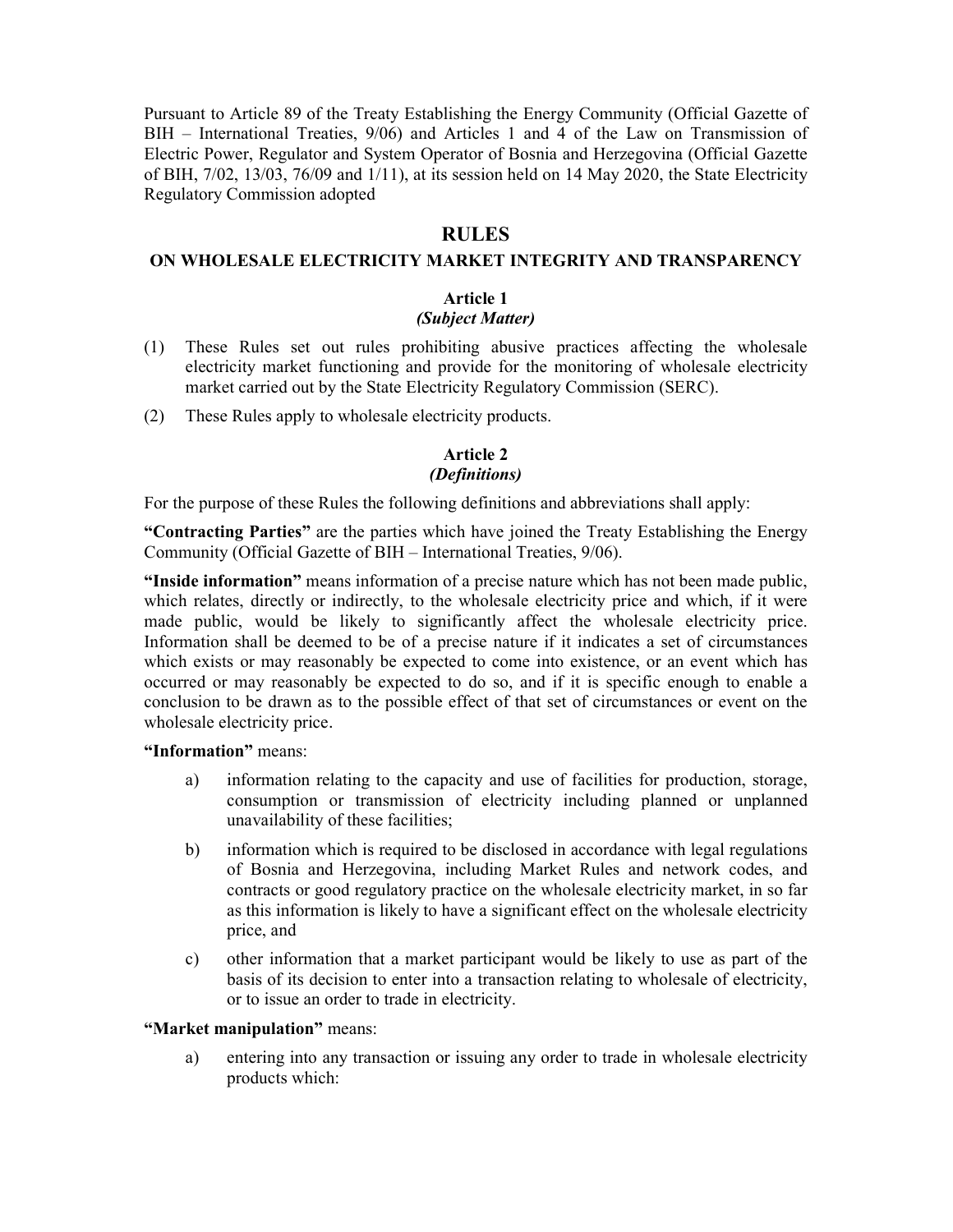- 1) gives, or is likely to give, false or misleading signals as to the supply of, demand for, or price of wholesale electricity products;
- 2) secures or attempts to secure, by a person, or persons acting in collaboration, the price of one or several wholesale electricity products at an artificial level, unless the person who entered into the transaction or issued the order to trade establishes that his reasons for doing so are legitimate and that that transaction or order to trade conforms to accepted market practices on the wholesale electricity market; or
- 3) employs or attempts to employ a fictitious device or any other form of deception or contrivance which gives, or is likely to give, false or misleading signals regarding the supply of, demand for, or price of wholesale electricity products;
- or
- b) disseminating information through the media, including the internet, or by any other means, which gives, or is likely to give, false or misleading signals as to the supply of, demand for, or price of wholesale electricity products, including the dissemination of rumours and false or misleading news, where the disseminating person knew, or ought to have known, that the information was false or misleading.

When information is disseminated for the purposes of journalism or artistic expression, such dissemination of information shall be assessed taking into account the rules governing the freedom of the press and freedom of expression in other media, unless:

- 1) those persons derive, directly or indirectly, an advantage or profits from the dissemination of the information in question; or
- 2) the disclosure or dissemination is made with the intention of misleading the market as to the supply of, demand for, or price of wholesale electricity products.

# **"Attempt to manipulate the market"** means:

- a) entering into any transaction, issuing any order to trade or taking any other action relating to a wholesale electricity product with the intention of:
	- 1) giving false or misleading signals as to the supply of, demand for, or price of wholesale electricity products;
	- 2) securing the price of one or several wholesale electricity products at an artificial level, unless the person who entered into the transaction or issued the order to trade establishes that his reasons for doing so are legitimate and that that transaction or order to trade conforms to accepted market practices on the wholesale electricity market; or
	- 3) employing a fictitious device or any other form of deception or contrivance which gives, or is likely to give, false or misleading signals regarding the supply of, demand for, or price of wholesale electricity products;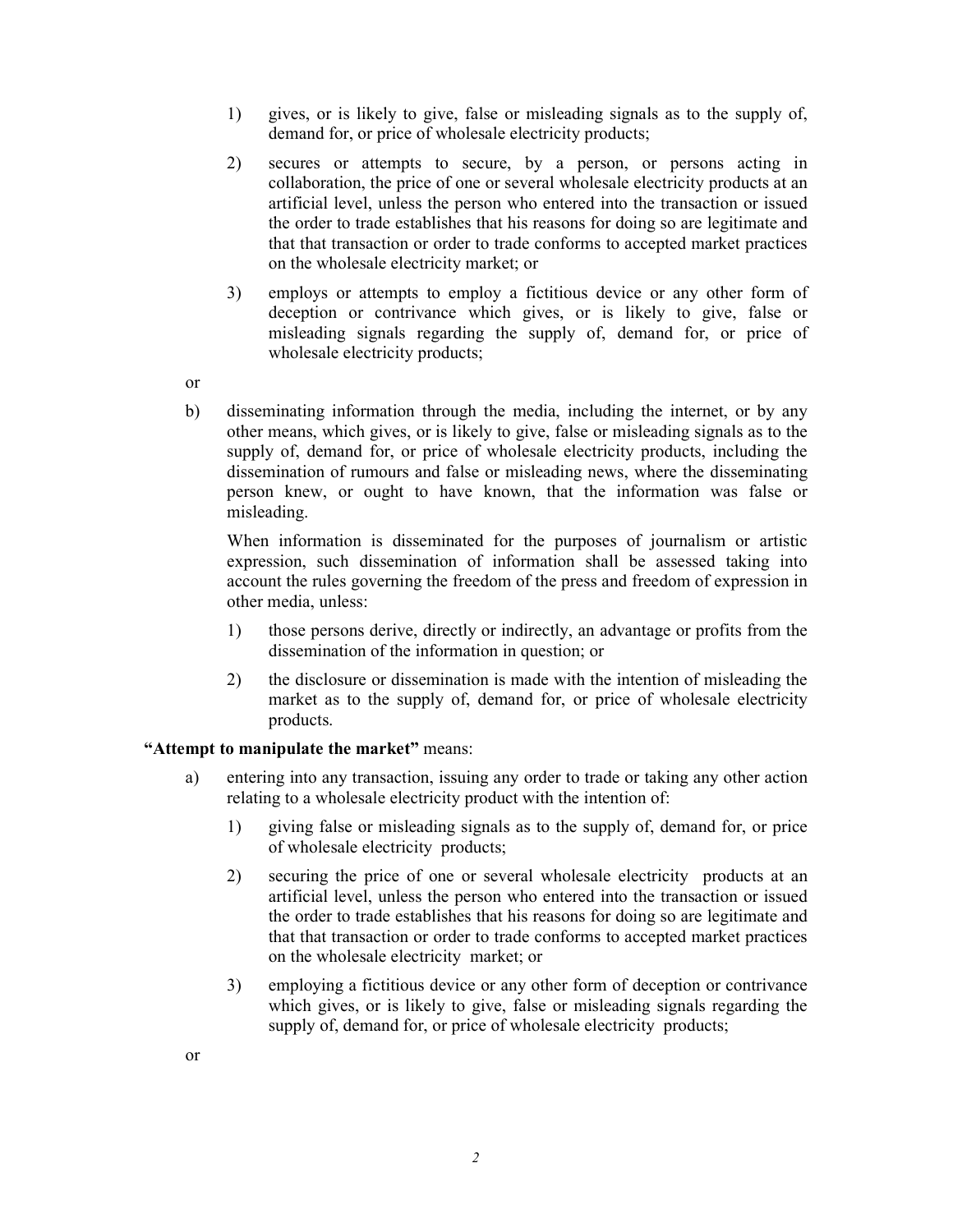b) disseminating information through the media, including the internet, or by any other means with the intention of giving false or misleading signals as to the supply of, demand for, or price of wholesale electricity products.

**"Wholesale electricity products"** means the following contracts and derivatives, irrespective of where and how they are traded:

- a) contracts for the supply of electricity where delivery is in the Contracting Parties;
- b) contracts relating to the transmission of electricity in the Energy Community Contracting Parties;
- c) Contracts for the supply and distribution of electricity for the use of final customers are not wholesale electricity products. However, contracts for the supply and distribution of electricity to final customers with a consumption capacity greater than 100 GWh shall be treated as wholesale electricity products.

**"Consumption capacity"** means the consumption of a final customer of electricity at full use of that customer's production capacity. It comprises all consumption by that customer as a single economic entity, in so far as consumption takes place on markets with interrelated wholesale prices. For the purposes of this definition, consumption at individual plants under the control of a single economic entity that have a consumption capacity of less than 100 GWh per year shall not be taken into account in so far as those plants do not exert a joint influence on wholesale electricity market prices due to their being located in different relevant geographical markets.

**"Wholesale electricity market"** means any market within the Contracting Parties on which wholesale electricity products are traded.

**"Market participant"** means any person, including transmission and distribution system operators, who enters into transactions, including the placing of orders to trade, in one or more wholesale electricity markets.

**"Person"** means any natural or legal person.

**"Parent undertaking"** is an undertaking or a company registered in Bosnia and Herzegovina, with two or more related companies.

**"Related undertaking"** means an undertaking or a company related to another one by participation in equity or shares; by contracts or both by equity and contract.

**"Distribution of electricity"** means the transport of electricity on distribution systems with a view to its delivery to customers, but does not include supply.

**"Sensitive critical infrastructure protection related information"** means facts about a critical infrastructure, which if disclosed could be used to plan and act with a view to causing disruption or destruction of critical infrastructure installations.

**"Critical infrastructure"** means an asset, system or part thereof located in Bosnia and Herzegovina which is essential for the maintenance of vital societal functions, health, safety, economic or social well-being of people, and the disruption or destruction of which would have a significant impact in Bosnia and Herzegovina as a result of the failure to maintain those functions.

**"ECRB"** means the Energy Community Regulatory Board.

**"Secretariat"** means the Energy Community Secretariat.

**"TSO"** means the transmission system operator, that is, the Independent System Operator in Bosnia and Herzegovina and "Elektroprenos Bosne i Hercegovine" (Company for the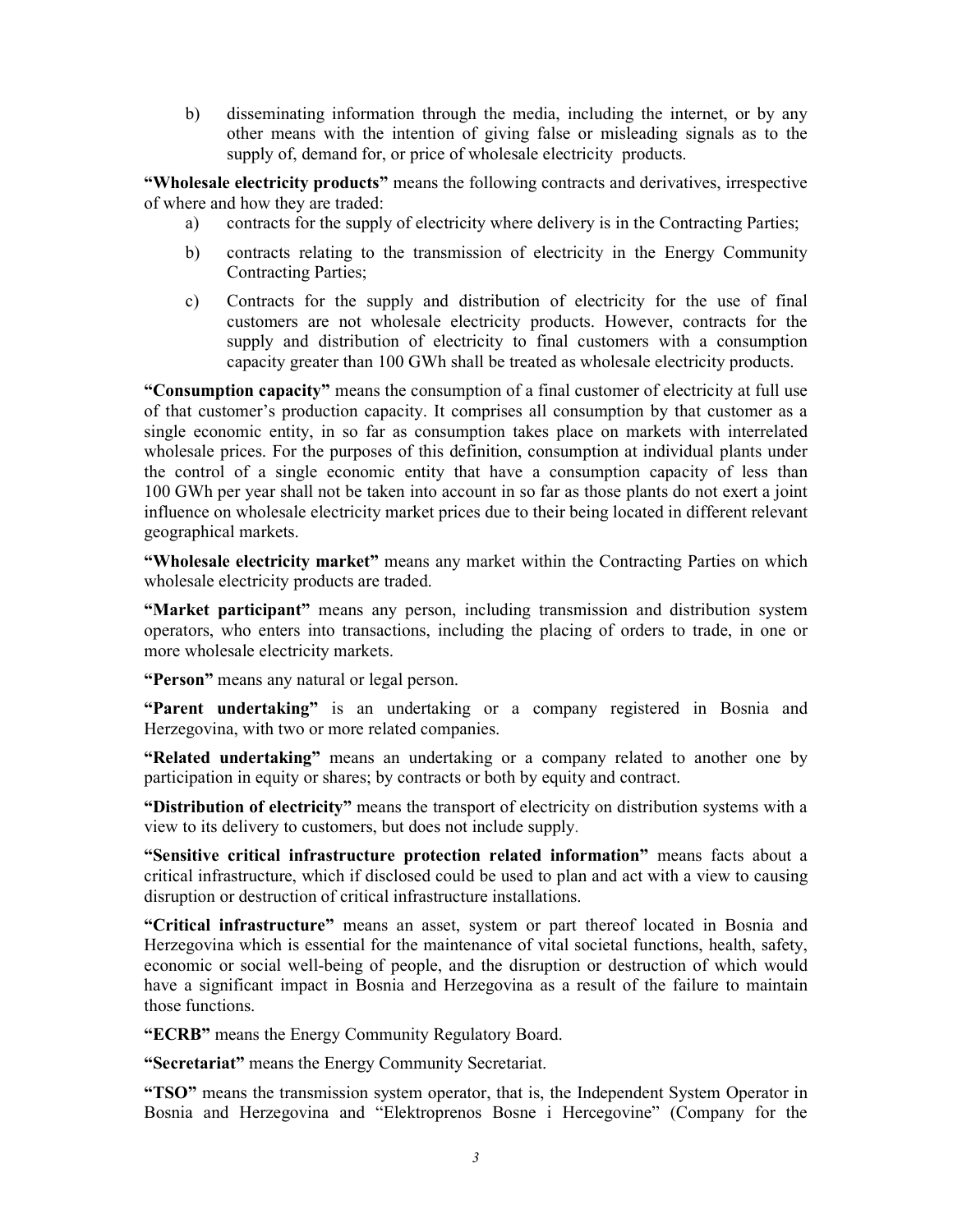transmission of electricity in Bosnia and Herzegovina), in accordance with their respective competences.

# **Article 3**  *(Prohibition of Insider Trading)*

- (1) Persons who possess inside information in relation to a wholesale electricity product shall be prohibited from:
	- a) using that information by acquiring or disposing of, or by trying to acquire or dispose of, for their own account or for the account of a third party, either directly or indirectly, wholesale electricity products to which that information relates;
	- b) disclosing that information to any other person unless such disclosure is made in the normal course of the exercise of their employment, profession or duties;
	- c) recommending or inducing another person, on the basis of inside information, to acquire or dispose of wholesale electricity products to which that information relates.
- (2) Where the person who possesses inside information in relation to a wholesale electricity product is a legal person, the prohibitions laid down in paragraph (1) shall also apply to the natural persons who take part in the decision to carry out the transaction for the account of the legal person concerned.

# **Article 4**  *(Scope of Prohibition)*

The prohibition set out in Article 3 of these Rules applies to the following persons who possess inside information in relation to a wholesale electricity product:

- a) members of the administrative, management or supervisory bodies of an undertaking;
- b) persons with holdings in the capital of an undertaking;
- c) persons with access to the information through the exercise of their employment, profession or duties;
- d) persons who have acquired such information through criminal activity;
- e) persons who know, or ought to know, that it is inside information.

# **Article 5**  *(An Exemption for TSO)*

The provisions of Article 3 paragraph (1) points a) and c) of these Rules shall not apply to the TSO when purchasing electricity in order to ensure the safe and secure operation of the system in accordance with their obligations to ensure the availability of the ancillary and system services.

# **Article 6**  *(Other Exemptions)*

The provisions of Article 3 of these Rules shall not apply to:

a) transactions conducted in the discharge of an obligation that has become due to acquire or dispose of wholesale electricity products where that obligation results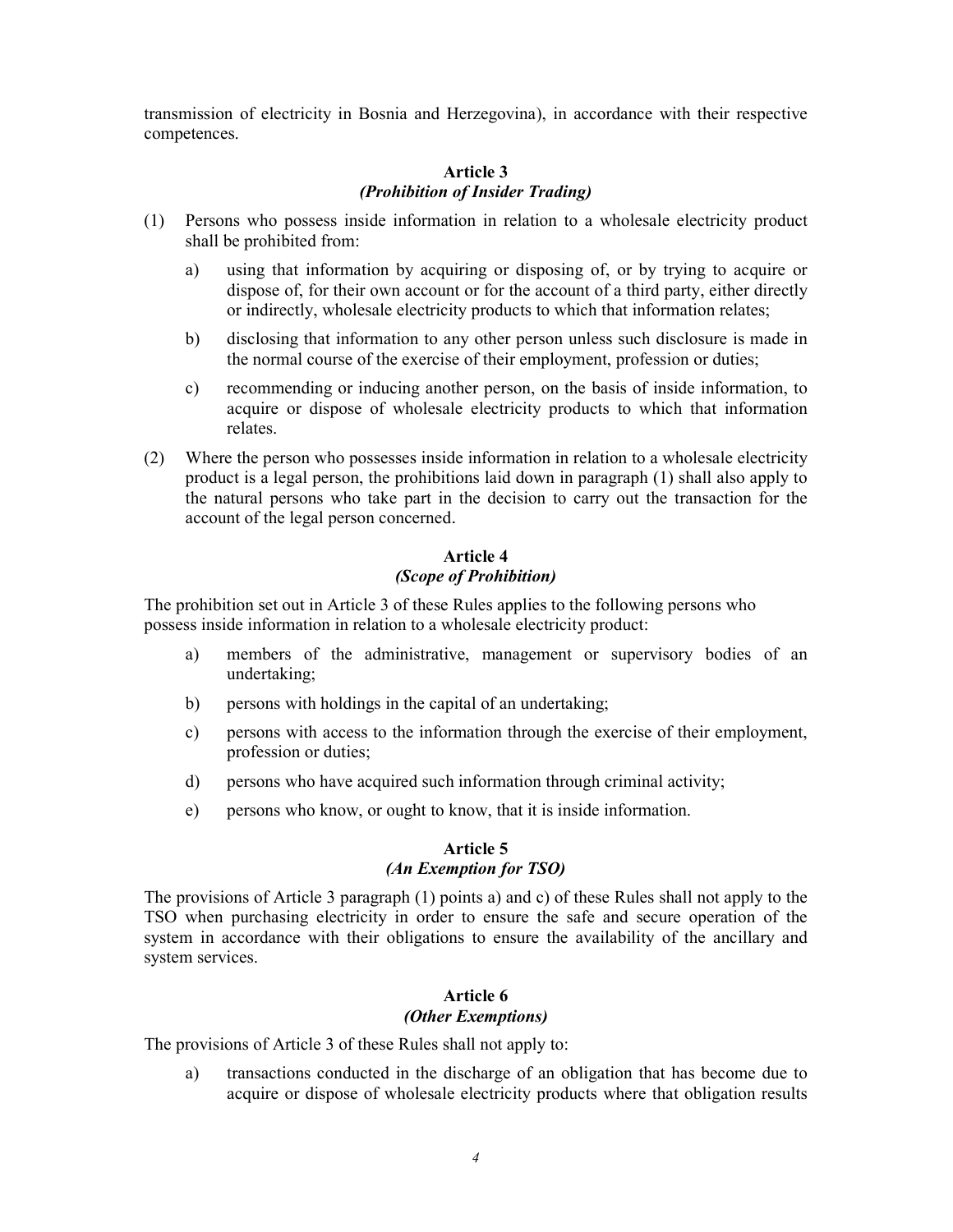from an agreement concluded, or an order to trade placed, before the person concerned came into possession of inside information;

- b) transactions entered into by electricity producers, the sole purpose of which is to cover the immediate physical loss resulting from unplanned outages, where not to do so would result in the market participant not being able to meet existing contractual obligations or where such action is undertaken in agreement with the TSO concerned in order to ensure safe and secure operation of the system. In such a situation, the relevant information relating to the transactions shall be reported to SERC. This obligation is without prejudice to the obligations set out in Article 8 of these Rules;
- c) market participants acting under national emergency rules, where national authorities have intervened in order to secure the supply of electricity and market mechanisms have been suspended in a Contracting Party or parts thereof. In this case the authority competent for emergency planning shall ensure publication in accordance with Article 8 of these Rules.

### **Article 7**

### *(Dissemination of Information for the Purposes of Journalism or Artistic Expression)*

When information is disseminated for the purposes of journalism or artistic expression such dissemination of information shall be assessed taking into account the rules governing the freedom of the press and freedom of expression in other media, unless:

- a) those persons derive, directly or indirectly, an advantage or profits from the dissemination of the information in question; or
- b) the disclosure or dissemination is made with the intention of misleading the market as to the supply of, demand for, or price of wholesale electricity products.

### **Article 8**

# *(Obligation to Publish Inside Information)*

- (1) Market participants shall publicly disclose in an effective and timely manner inside information which they possess in respect of business or facilities which the market participant concerned, or its parent undertaking or related undertaking, owns or controls or for whose operational matters that market participant or undertaking is responsible, either in whole or in part.
- (2) The disclosure of information referred to in paragraph (1) of this Article shall include information relevant to the capacity and use of facilities for production, storage, consumption or transmission of electricity, including planned or unplanned unavailability of these facilities.
- (3) A market participant may under its own responsibility exceptionally delay the public disclosure of inside information so as not to prejudice its legitimate interests provided that such omission is not likely to mislead the public and provided that the market participant is able to ensure the confidentiality of that information and does not make decisions relating to trading in wholesale electricity products based upon that information.
- (4) If a market participant delays the public disclosure of inside information pursuant to paragraph (3) of this Article, he shall without delay provide that information, together with a justification for the delay of the public disclosure, to the relevant national regulatory authority.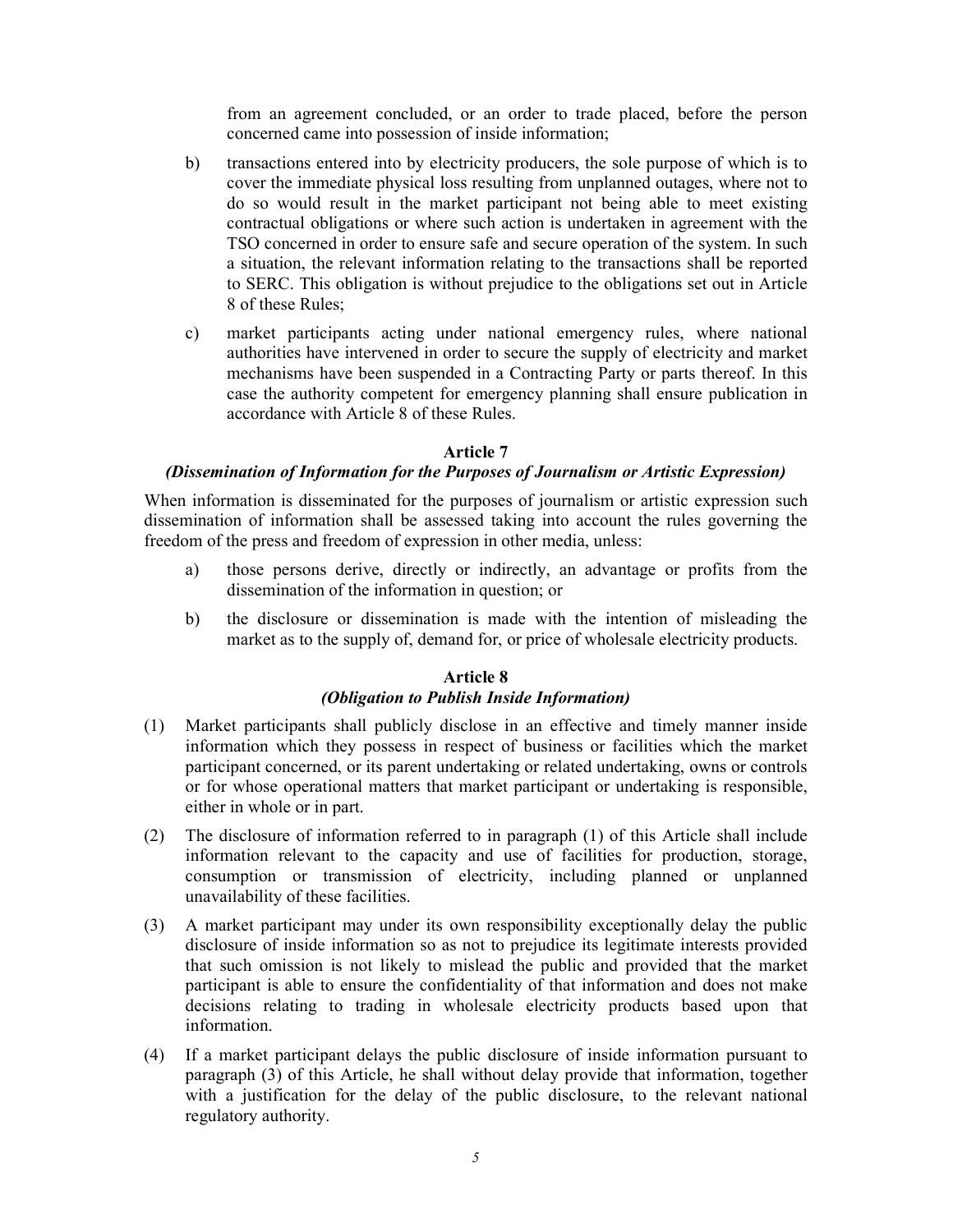- (5) Whenever a market participant or a person employed by, or acting on behalf of, a market participant discloses inside information in relation to a wholesale electricity product in the normal exercise of his employment, profession or duties as referred to in Article 3 paragraph (1) point b), that market participant or person shall ensure simultaneous, complete and effective public disclosure of that information.
- (6) In the event of a non-intentional disclosure the market participant shall ensure complete and effective public disclosure of the information as soon as possible following the nonintentional disclosure unless the person receiving the information has a duty of confidentiality, regardless of whether such duty derives from law, regulation, articles of association or a contract.
- (7) The publication of inside information, including in aggregated form, has to be simultaneous, complete and effective.
- (8) Where an exemption from the obligation to publish certain data has been granted to the TSO, it is thereby also exempted from the obligation set out in paragraph (1) of this Article in respect of that data.
- (9) Paragraphs (1) and (2) of this Article are without prejudice to the obligations of market participants under other regulations of Bosnia and Herzegovina, in particular regarding the timing and method of publication of information.
- (10) Market participants may delay the disclosure of sensitive information relating to the protection of critical infrastructure and the assessment of the need to improve their protection, if it is classified in their country according to national legislation.
- (11) Paragraphs (1) and (2) are without prejudice to the right of market participants to delay the disclosure of sensitive information relating to the protection of critical infrastructure and the assessment of the need to improve their protection, if it is classified in their country according to national legislation.

### **Article 9**

# *(Prohibition of Market Manipulation)*

Any engagement in, or attempt to engage in, market manipulation on the wholesale electricity market shall be prohibited.

# **Article 10**  *(Market Monitoring)*

- (1) SERC shall monitor trading activities in the wholesale electricity market in BIH in order to detect trading based on inside information and market manipulation and inform the relevant authorities with a view to preventing it.
- (2) SERC shall cooperate via the Energy Community Regulatory Board in carrying out the monitoring of the wholesale electricity market referred to in paragraph (1).

### **Article 11**  *(Registration of Market Participants)*

(1) Market participants entering into transactions in the wholesale electricity market in Bosnia and Herzegovina or expressing interest to enter into such transactions through orders to trade shall register with SERC.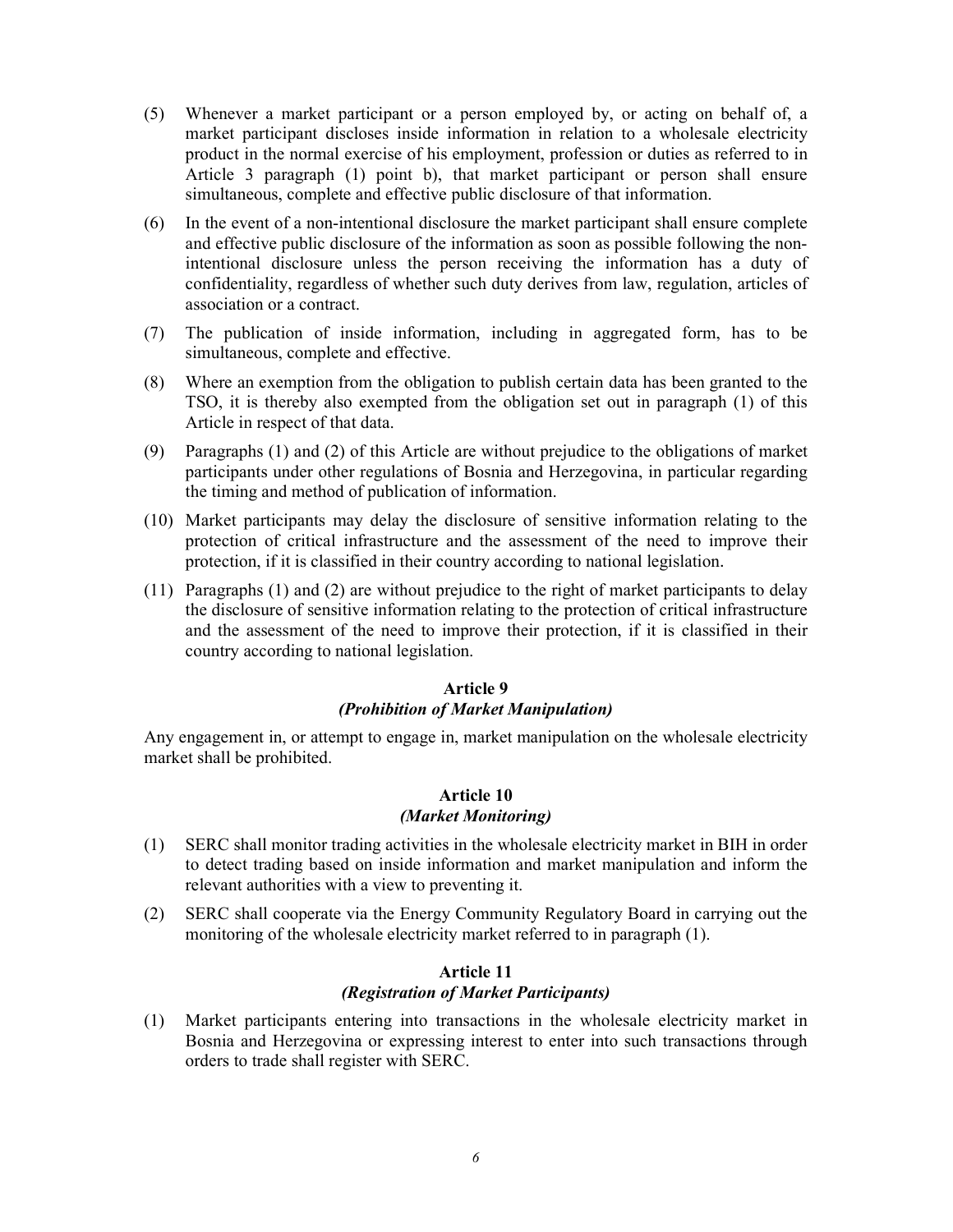- (2) For the purpose of registration, the registration form developed by the ECRB aligned with the form developed by the Agency for the Cooperation of Energy Regulators shall be applied. This registration form will be available on the SERC official website.
- (3) The registration of participants in the wholesale electricity market is without prejudice to obligations to comply with applicable trading and balancing rules.
- (4) Not later than one month after the development of the registration form by the ECRB, SERC shall establish a register of market participants in the wholesale electricity market in Bosnia and Herzegovina and keep it up to date.
- (5) The register shall give each market participant a unique identifier which shall contain sufficient information to identify the market participant, including the details defined by the form referred to in paragraph (2) of this Article.
- (6) SERC shall transmit the information in their national registers to the ECRB for the purpose of establishing a central register of participants in the wholesale electricity market.
- (7) Market participants referred to in paragraph (1) of this Article shall submit the filled in registration form referred to in paragraph (2) of this Article to SERC prior to entering into a transaction with wholesale electricity products.
- (8) Market participants referred to in paragraph (1) of this Article shall communicate promptly to SERC any change which has taken place as regards the information provided in the registration form.

#### **Article 12**  *(Data Protection)*

These Rules shall be without prejudice to the obligations of SERC to preserve the confidentiality of commercially sensitive information laid down in the applicable legislation of Bosnia and Herzegovina.

# **Article 13**  *(Operational Reliability)*

- (1) SERC shall ensure the confidentiality, integrity and protection of the information received pursuant to Article 8 paragraph (4) of these Rules.
- (2) SERC shall take all necessary measures to prevent any misuse of, and unauthorised access to, the information maintained in its systems.
- (3) Pursuant to Article 17 of these Rules, SERC may decide to make publicly available parts of the information which it possesses, provided that commercially sensitive information on individual market participants or individual transactions or individual market places are not disclosed and cannot be inferred.
- (4) Information shall be published or made available in the interest of improving transparency of the wholesale electricity markets and provided it is not likely to create any distortion in competition on the market.

### **Article 14**

### *(Implementation of Prohibitions against Market Abuse)*

(1) For the purpose of the creation and maintenance of competitive markets and the prevention of anticompetitive behaviour, while carrying out the monitoring of the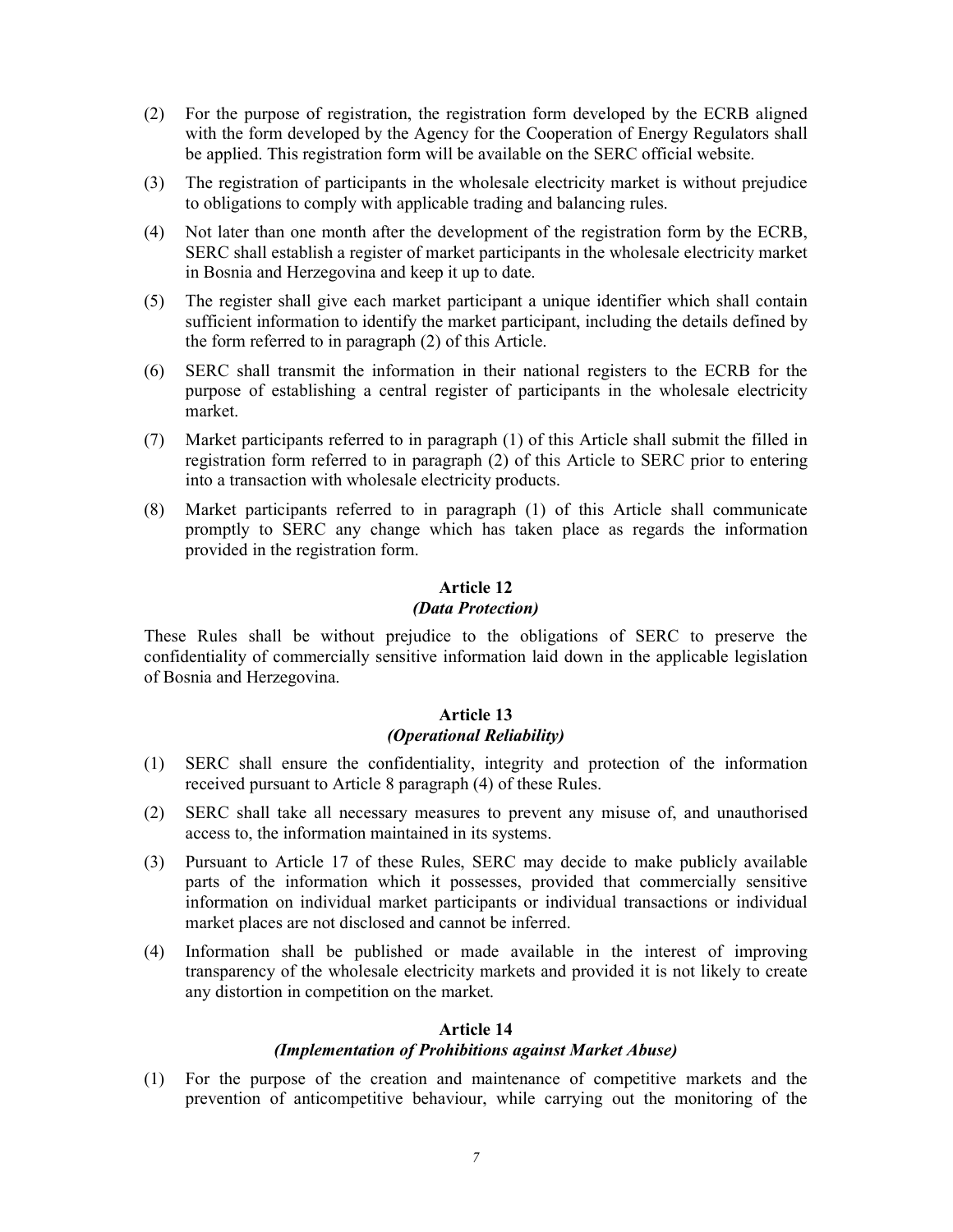wholesale market SERC may require market participants to provide necessary data and information.

(2) SERC shall initiate the implementation of prohibitions referred to in Articles 3 and 9 of these Rules by notification to the competent authorities.

# **Article 15**

### *(Obligations of Persons Professionally Arranging Transactions)*

- (1) Any person operating an organized market or a trade-matching system as well as any person professionally arranging transactions in wholesale electricity products who reasonably suspects that a transaction might breach Article 3 or 9 of these Rules shall notify SERC without further delay.
- (2) The persons referred to in paragraph (1) of this Article shall establish and maintain effective arrangements and procedures to identify breaches of Article 3 or 9 of these Rules.
- (3) SERC shall monitor the efficiency and implementation of the established mechanisms referred to in paragraph (2) of this Article.

### **Article 16**

### *(Cooperation in Bosnia and Herzegovina and at Energy Community level)*

- (1) SERC shall carry out its functions defined by these Rules taking into account recommendations by the ECRB and cooperate with other regulatory authorities in the Contracting Parties either directly or via the ECRB.
- (2) SERC shall cooperate with the Competition Council of Bosnia and Herzegovina for the purpose of effective and efficient investigation and enforcement and to contribute to a coherent and consistent approach to investigation, judicial proceedings and to the enforcement of these Rules and relevant financial and competition law.
- (3) SERC shall without delay inform the ECRB and the Secretariat if they have reasonable grounds to suspect that acts affecting the proper functioning of the wholesale electricity market are being, or have been, carried out either in Bosnia and Herzegovina or in another Contracting Party.
- (4) If SERC suspects that acts which affect the wholesale electricity market or the price of wholesale electricity products in BIH are being carried out in another Contracting Party, SERC may request the ECRB and the Secretariat to ensure the proper functioning of the wholesale electricity market in such Contracting Party.
- (5) SERC shall inform the Competition Council of Bosnia and Herzegovina, the Secretariat and the ECRB if they have reasonable grounds to suspect that acts are being, or have been, carried out on the wholesale electricity market which are likely to constitute a breach of competition law.
- (6) At the request of the ECRB, SERC shall take the necessary measures following the published procedures agreed on ECRB level in order to provide any required information or commence an investigation of a suspected breach, and take any action under its competence in order to rectify a possible breach. If SERC is not able to supply the required information immediately, it shall without further delay notify the ECRB of the reasons.
- (7) SERC may refuse to act on a request by the ECRB where: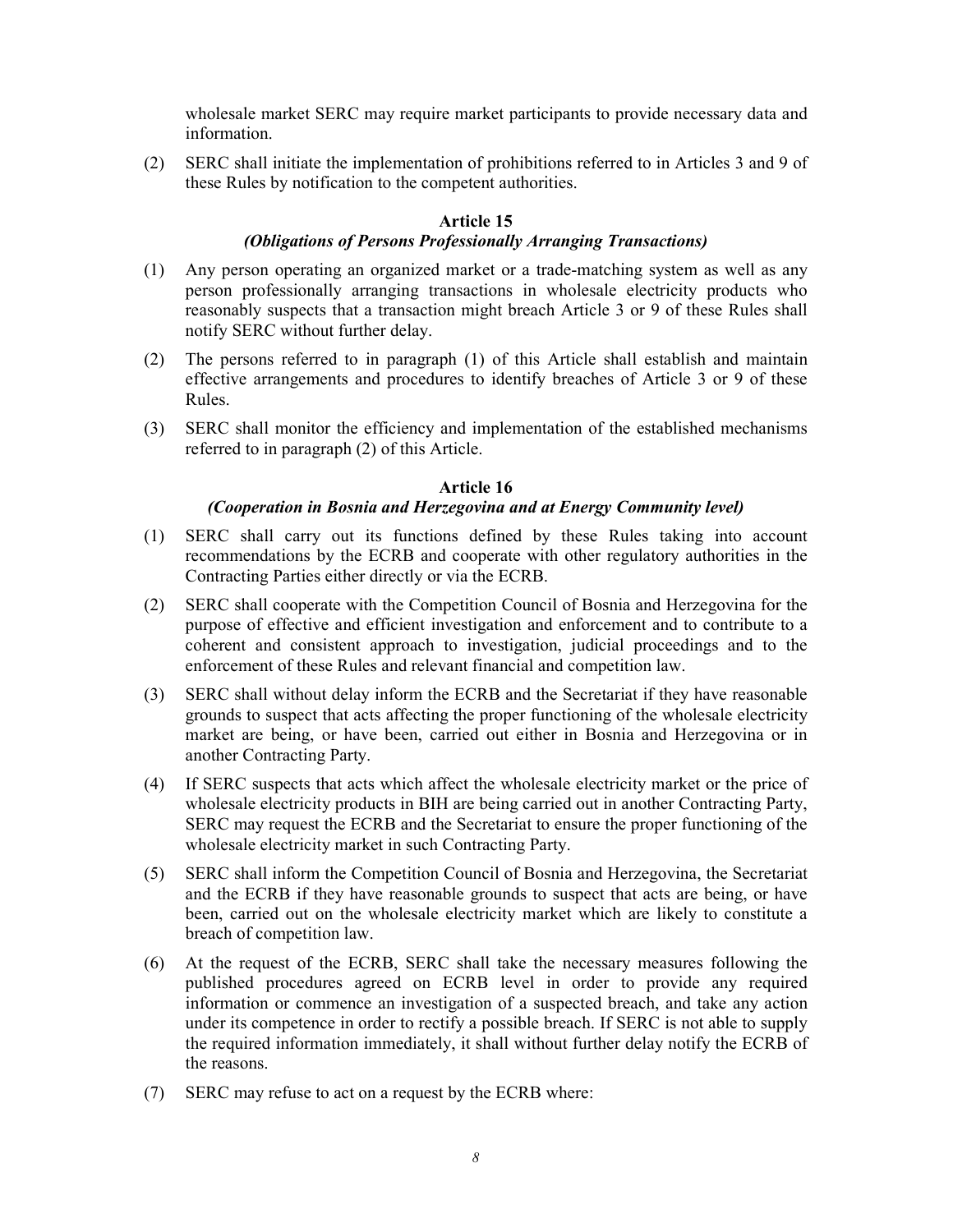- a) compliance might adversely affect the sovereignty or security of Bosnia and Herzegovina;
- b) judicial proceedings have already been initiated in respect of the same actions and against the same persons before the competent court in Bosnia and Herzegovina; or
- c) a final judgment has already been delivered in relation to such persons for the same actions in Bosnia and Herzegovina.
- (8) In a case of refusing the request referred to in paragraph (7) of this Article, SERC shall notify the ECRB accordingly, providing as detailed information as possible on those proceedings or the judgment.
- (9) SERC shall participate in an investigatory group which may be convened by the ECRB to investigate possible breaches which have a cross-border impact.
- (10) SERC shall submit a report on its activities under the scope of these Rules to the Secretariat at least on an annual basis, and make it publically available.

### **Article 17**  *(Professional Secrecy)*

- (1) Any confidential information received, exchanged or transmitted pursuant to these Rules shall be subject to the conditions of professional secrecy.
- (2) Confidential information may not be divulged to any other person or authority, except in summary or aggregate form such that an individual market participant or market place cannot be identified, without prejudice to cases covered by criminal law or other relevant BIH legislation.
- (3) Without prejudice to the cases referred to in paragraph 2 of this Article, SERC may use confidential information only for the performance of its duties. Other authorities, bodies or persons may use that information for the purpose for which it was provided to them or in the context of administrative or judicial proceedings specifically related to the performance of those duties. The authority receiving the information may use it for other purposes, provided that persons communicating information consent thereto.
- (4) SERC may exchange or transmit confidential information in accordance with BIH legislation provided that it has not been received from an authority of another Contracting Party, the ECRB or the Secretariat.
- (5) The obligation of professional secrecy shall apply to persons who work or who have worked for SERC as well as auditors and experts instructed by SERC and who receive confidential information from SERC in accordance with the provisions of these Rules.

#### **Article 18**   *(Alignment)*

The provisions of Regulation (EU) No. 1227/2011 of 25 October 2011 on wholesale energy market integrity and transparency adapted to the Energy Community framework by the Energy Community Ministerial Council Decision No. D/2018/10/MC – EnC of 29 November 2018 are transposed by these Rules in the electricity sector.